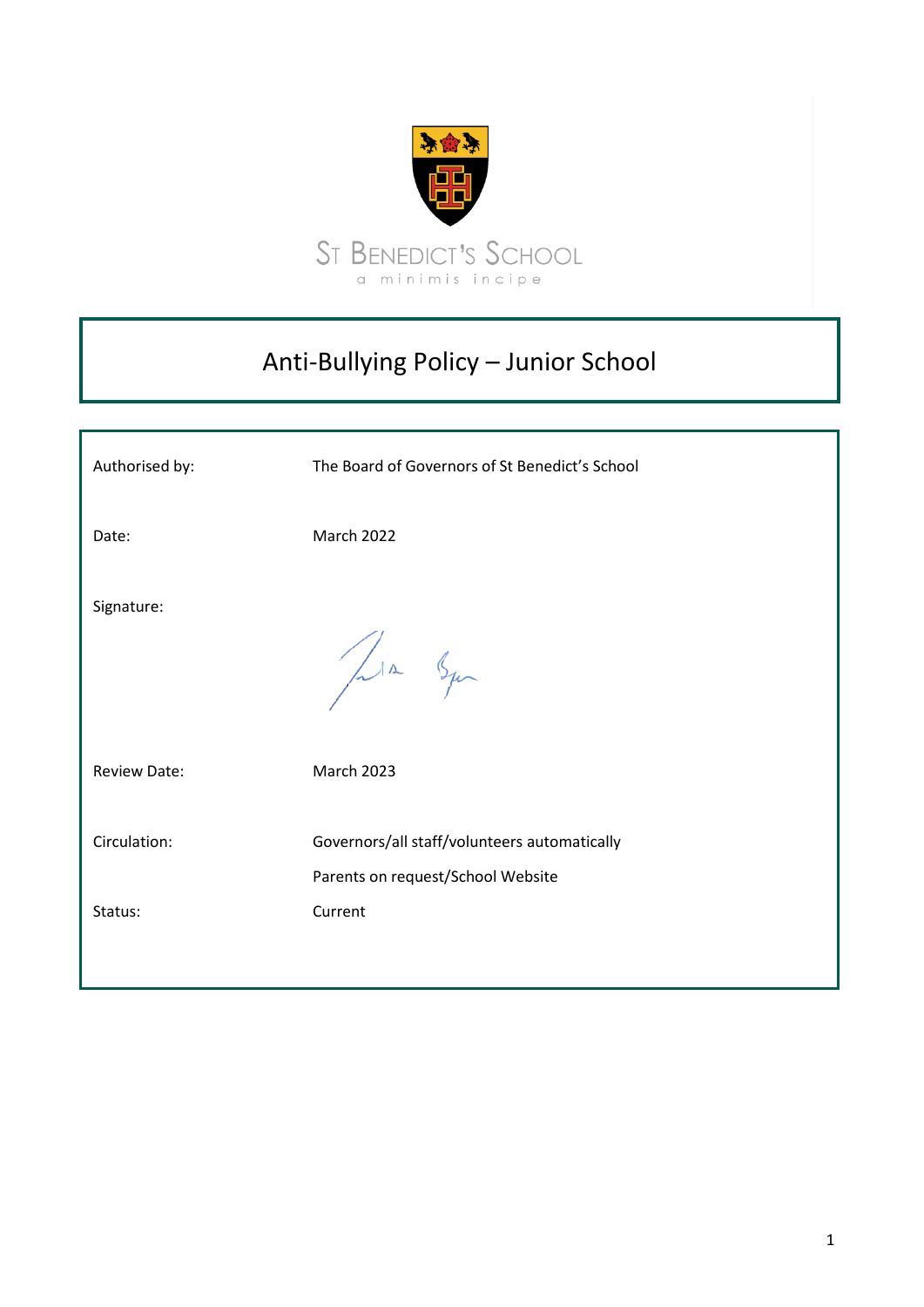# **Contents Page**

# **PAGE**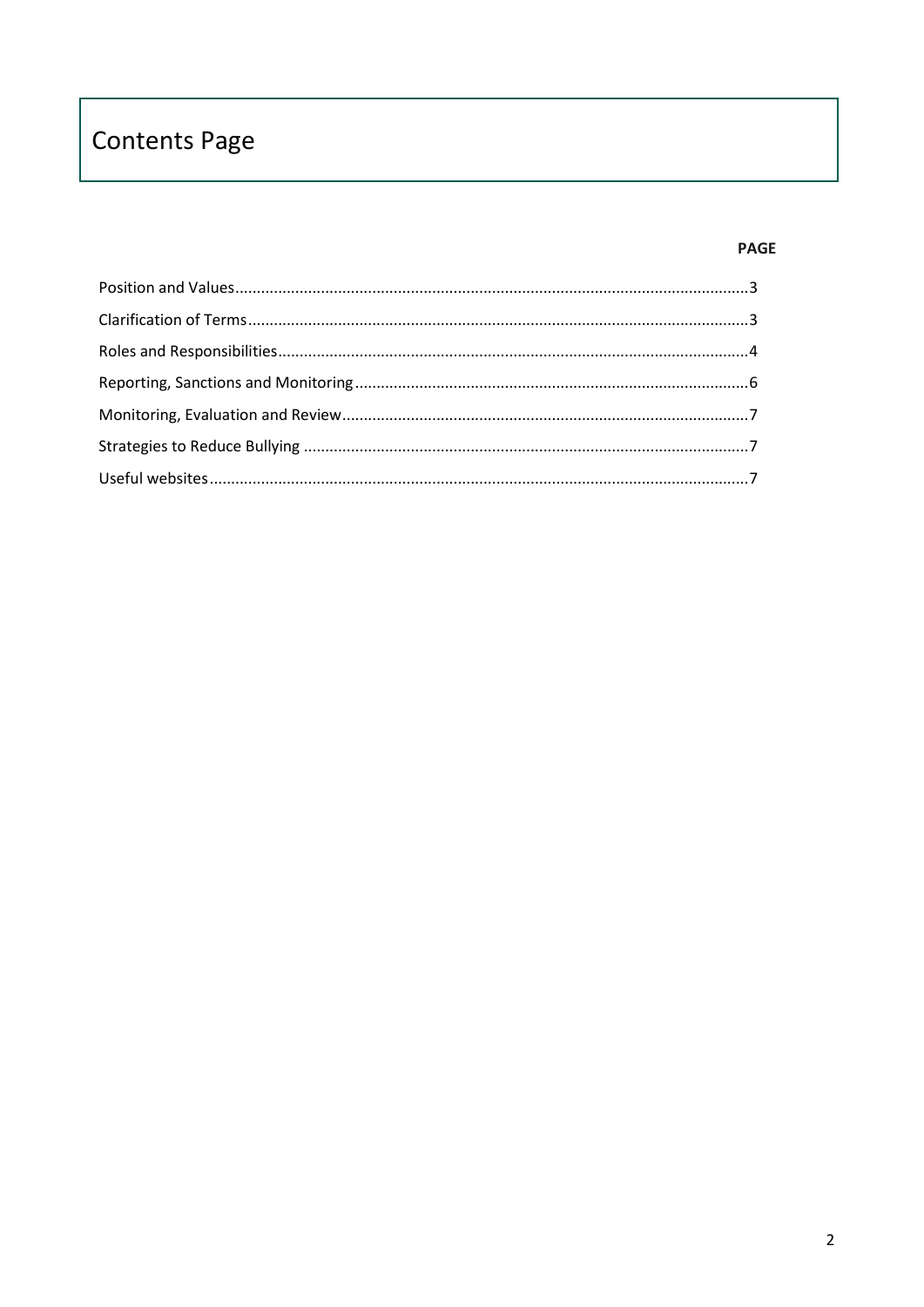**St Benedict's Junior School is part of the St Benedict's family of schools. All schools in the group share a similar Catholic and Benedictine/Bernardine ethos.**

# <span id="page-2-0"></span>**Position and Values**

St Benedict's Junior School provides an environment where every child can feel:

- safe
- healthy
- able to enjoy and achieve
- able to make a positive contribution.

To protect the rights of all children to have a safe and secure learning environment St Benedict's Junior School will continuously work towards preventing acts of bullying, harassment and other forms of aggression and violence. These behaviours are unacceptable and interfere with both our School's ability to educate children and a child's ability to learn. If such a case arises, the staff will follow the anti-bullying guidelines laid out in this policy. This will enable staff to:

- Identify children displaying unacceptable behaviour and know how to support them in order that they develop the necessary skills to participate in the school community effectively and positively
- <span id="page-2-1"></span>• Keep all other children safe, happy and confident

## **Clarification of Terms**

#### **Definition of Bullying**

A bully is defined as someone who deliberately sets out to hurt another person on more than one occasion. All children have upsets and squabbles; these are not classed as bullying and are dealt with through the *SBJS Behaviour Policy*.

#### **Definition of Cyber-bullying**

Cyber-bullying is the use of technology such as mobile phones, email, chat rooms or social media sites such as *Facebook* and *Twitter* to harass, threaten, embarrass, intimidate or target a child. Unlike physical bullying, cyber-bullying can often be difficult to track as the cyber-bully (the person responsible for the acts of cyberbullying) can remain anonymous when threatening others online, encouraging them to behave more aggressively than they might face-to-face.

#### **Types of Bullying**

- **Physical**: Deliberately hurting particular children on a regular basis
- **Verbal:** Deliberately hurting feelings through name-calling etc.
- **Ostracising:** Making someone feel left out and different by deliberately setting out to exclude them

#### **Types of Cyber-bullying**

- **Flaming:** Online fights, usually through emails, instant messaging or chat rooms where angry and rude comments are exchanged.
- **Denigration:** Putting mean online messages through email, instant messaging, chat rooms or websites set up to make fun of someone.
- **Exclusion:** Intentionally leaving someone out of a group such as instant messaging, friend sites or other online group activities.
- **Outing:** Sharing secrets about someone online including private information, pictures and videos.
- **Trickery:** Tricking someone into revealing personal information then sharing it with others.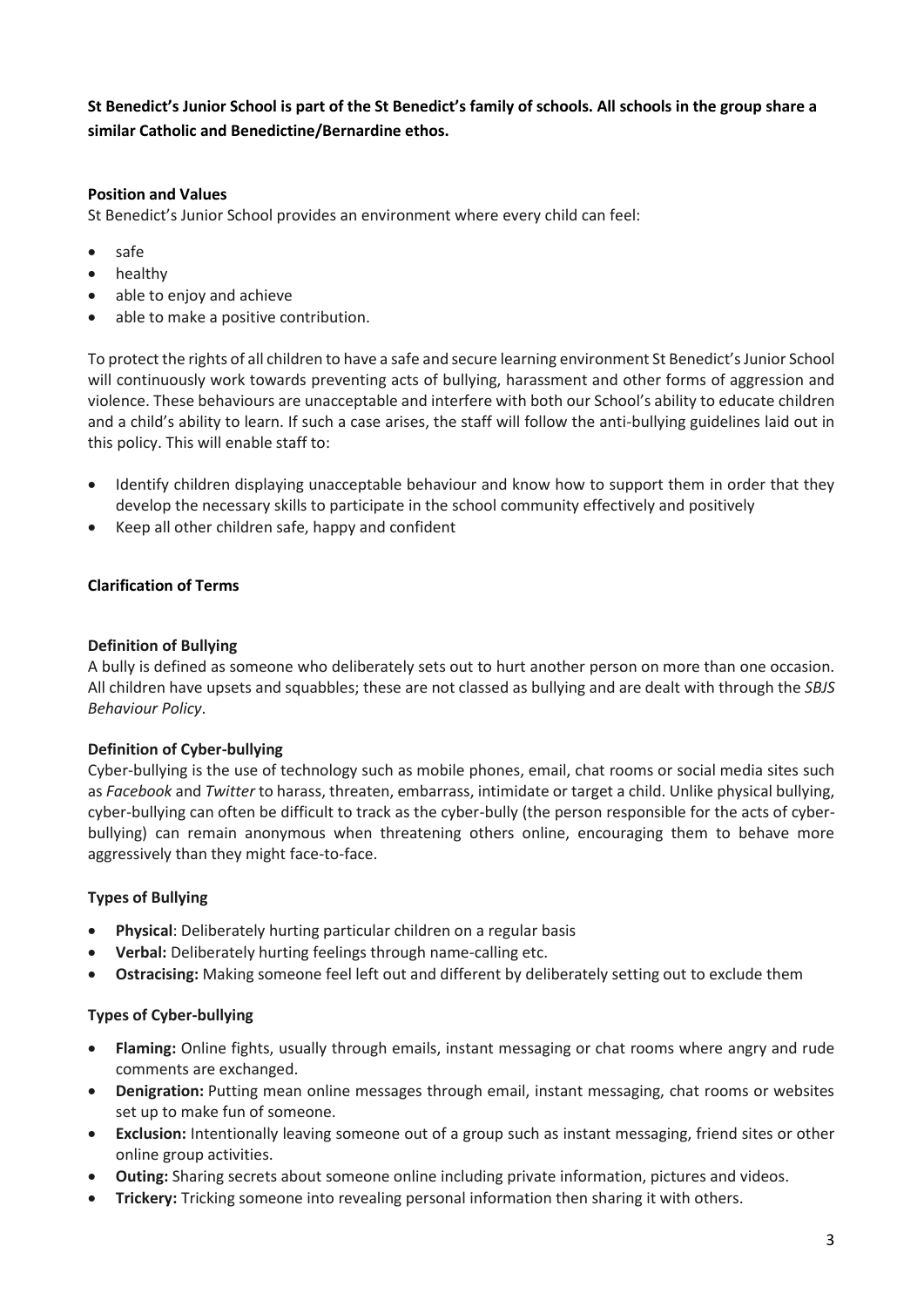- **Impersonation:** Pretending to be someone else when sending or posting mean or false messages online.
- **Harassment:** Repeatedly sending malicious messages to someone online.
- **Cyber-stalking:** Continuously harassing and denigration including threats of physical harm.

## **Actions Not Considered to be Bullying**

- Not liking someone
- Being excluded as a sole occurrence
- Accidentally bumping into someone
- Making other children play things a certain way
- A single act of telling a joke about someone
- Arguments
- Expression of unpleasant thoughts or feelings regarding others
- Isolated acts of harassment, aggressive behaviour, intimidation or meanness

#### **Reasons for Bullying**

Some reasons why children might bully someone include:

- They think it is fun or that it makes them popular or cool
- They feel more powerful or important, or they want to get their own way all the time
- They feel insecure or lack confidence or are trying to fit in with a group
- They are fearful of other children's differences
- They are jealous of another child
- They are unhappy
- They are copying what they have seen others do before or what has been done to them

#### **The Effects of Bullying**

All forms of bullying cause psychological, emotional and physical stress. Each child's response to being bullied is unique. However, some signs that may point to a bullying problem are:

- increased feelings of sadness, helplessness, decreased self-esteem and loneliness
- loss of interest in activities they used to enjoy
- unexplainable injuries
- lost or destroyed clothing, books, electronics or jewellery
- frequent headaches or stomach aches, feeling sick or faking illness
- depression and anxiety
- changes in eating habits, like suddenly skipping meals or binge eating. Children may come home from school hungry because they did not eat lunch
- difficulty sleeping or frequent nightmares
- declining grades, loss of interest in schoolwork or not wanting to go to school
- sudden loss of friends or avoidance of social situations
- self-destructive behaviours such as negative self-talk, running away from home, harming themselves or talking about suicide

#### <span id="page-3-0"></span>**Roles and Responsibilities**

The *Education Act 2002*, *Education, Inspections Act and Equalities Act 2006* all make reference to a school's legal responsibility to prevent and tackle bullying. By law, all schools must have a behaviour policy in place and displayed on their website and must also follow anti-discrimination law. This means staff must act to prevent discrimination, harassment and victimisation within the school. Schools have the legal power to make sure pupils behave and do not bully outside of school premises, for example on public transport or in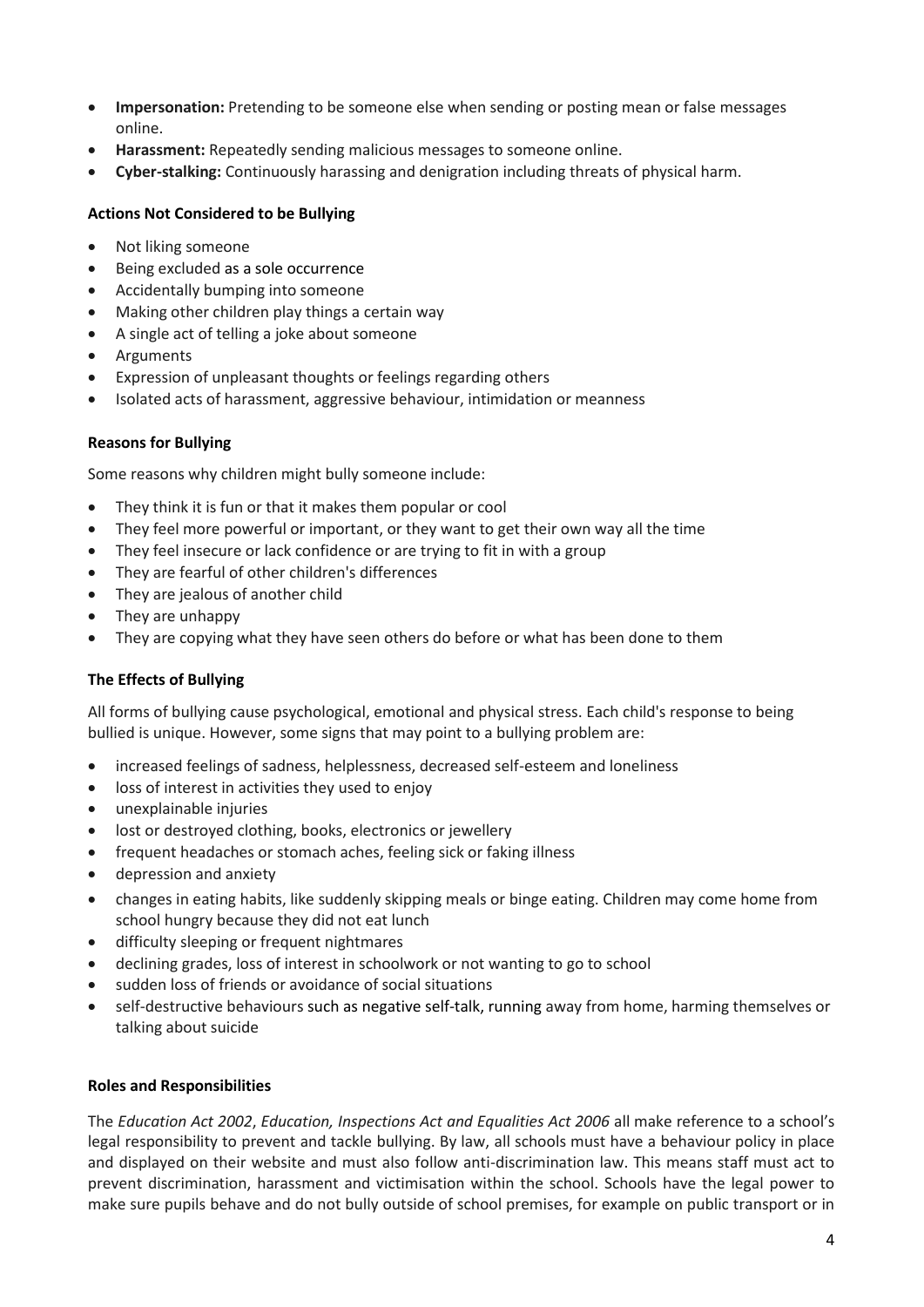nearby public communal areas. If seen as appropriate, the Headmaster or staff can choose to report bullying to the police or local council. The school has direct responsibility to ensure children feel safe and secure both within and out of the school day.

## **The Role of Governors**

- The Governing Body supports the Headmaster in all attempts to eliminate bullying from the School. The Governing Body will not condone any bullying at all, and any incidents of bullying that do occur will be taken very seriously, and dealt with appropriately.
- The Governing Body monitors incidents of bullying that do occur and reviews the effectiveness of this policy regularly. The Trustees and Governors require the Headmaster to keep accurate records of all incidents of bullying and to report to the Governors on request with regards to the effectiveness of the School's anti-bullying strategies.
- A parent/carer who is dissatisfied with the way the school has dealt with a bullying incident can make a complaint to the *Chair of Governors*. The complaint will be dealt with in accordance with the *Concerns and Complaints* policy which can be accessed from the School's website.

## **The Role of the Headmaster**

It is the responsibility of the Headmaster to implement the School's anti-bullying strategy, to ensure that all stakeholders are aware of the school policy and that they know how to identify and deal with incidents of bullying. The Headmaster will set the school climate of mutual support and praise for success, so making bullying less likely. When children feel they are important and belong to a friendly and welcoming school, bullying is far less likely to be part of their behaviour. It is the Headmaster who must ensure that all children know that bullying is wrong, and that it is unacceptable behaviour in school. The Headmaster will draw the attention of children to this fact at suitable moments. For example, this School holds regular assemblies and events such as '*Kindness Week'* (aka *Anti-Bullying Week*) to promote positive behaviour. The Headmaster will ensure that all members of staff receive sufficient training to be equipped to identify and deal with all incidents of bullying. The Headmaster will report to the Governing Body about the effectiveness of the *Anti-Bullying Policy* on request.

# **The Role of the Staff**

Members of staff must ensure that they follow the School's *Anti-Bullying Policy*. All members of staff will routinely attend training that equips them to identify bullying, understand school policy and follow procedures with regard to behaviour management.

Staff will use a range of methods to help prevent bullying and to establish a climate of trust and respect for all. They will use drama, role-play, stories etc. within the curriculum, particularly within PSHE lessons to help pupils understand the feelings of bullied children and to practise the restraint required to avoid lapsing into bullying behaviour. Ring-fenced time will also be used to praise, reward and celebrate the successes of all children and thus to help create a positive atmosphere.

Members of staff will keep a vigilant watch on suspected bullying and any incidents will be handled carefully. It is important that any child responsible for initiating the bullying is dealt with appropriately. The person dealing with the incident (e.g. *Deputy Head*; *Assistant Head*; or *Head of Key Stage*) will collect all the relevant information and record and report to the Headmaster so that he can decide on an action. All cases are individual and various strategies will be employed by the Headmaster to address the issue. Teachers and support staff will do all they can to support a child who is being bullied.

# **Bullying in the Workplace**

Any incidents where it has been deemed that a member of staff has been bullying a child will be taken very seriously. The Headmaster, with the support of the Governing Body, will deal with this and formal action will be taken where necessary. Such action will also be taken if it is deemed that a member of staff is bullying other members of staff.

In the event of the Headmaster being involved in such incidents, reports will be given immediately to the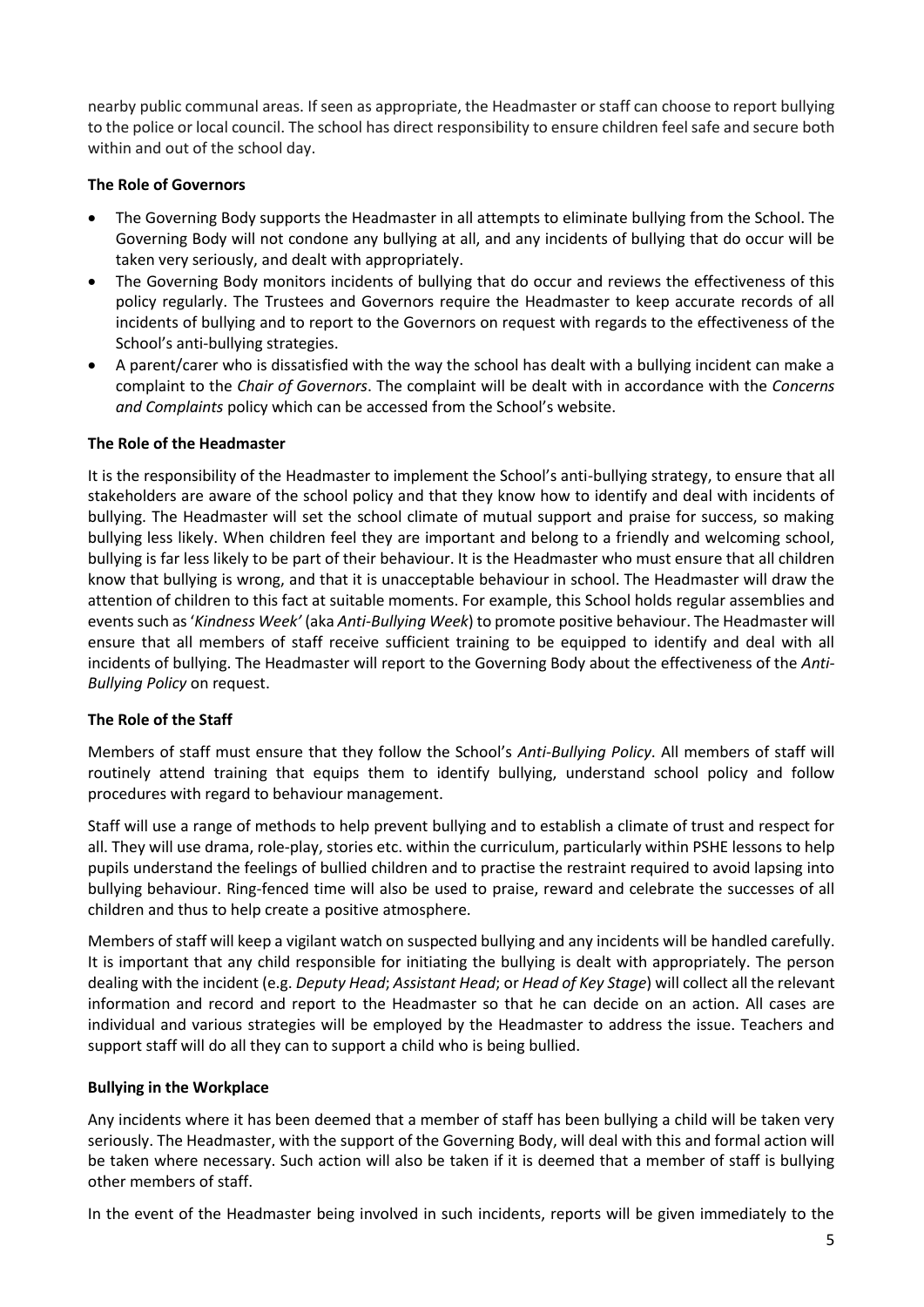Chair of Governors who will take formal action where necessary.

# **The Role of Parents/Carers**

Parents/carers who are concerned that their child might be being bullied or who suspect that their child may be the perpetrator of bullying, should contact their child's class teacher immediately in a calm manner. If they are not satisfied with the action taken they should contact the Headmaster. If they remain dissatisfied, they should follow the procedure detailed above. Parents/carers have a responsibility to support the School's *Anti-Bullying Policy* by actively encouraging their child to be a positive member of the School and this expectation of support is outlined in the Home/School agreement.

# **The Role of Pupils**

Pupils are encouraged to tell somebody they trust if they are being bullied. If the bullying continues children must keep on letting people know; the children are taught a number of strategies to help them with this. Children are also encouraged to participate fully in activities that raise their awareness about bullying in order that they clearly understand what to do if they, or another child, are being bullied.

## **Cyber-Bullying**

St Benedict's Junior School has a separate policy related to *Child Protection and Safeguarding* addressing the use of mobile technology, social media, appropriate online activity, security, access and monitoring procedures. The computing code of conduct is displayed prominently in *School Planners* and in the *ICT Suite* and is explained and discussed with pupils in PSHE classes and computing classes.

## <span id="page-5-0"></span>**Reporting, Sanctions and Monitoring**

# **How to Report Bullying – Parents and Carers**

- 1. Contact SBJS via email, phone or in person to raise concern with a member of the Senior Team (Headmaster, Deputy Head, Assistant Head, Head of relevant Key Stage or Form teacher).
- 2. The DSL/Headmaster has overall day-to-day responsibility for dealing with reported incidents and will forward details to the relevant member of staff to investigate. Information will be recorded using *MyConcern*.
- 3. Alternatively, any member of staff can be approached to report incidents of bullying, and they in turn will record the details using *MyConcern* and report matters to the DSL/Headmaster.

#### **Procedures**

The following steps must be taken when dealing with incidents of bullying:

- 1. If bullying is suspected or reported, the incident will be dealt with immediately by the member of staff who has been approached or who suspects/observed the bullying.
- 2. The DSL/Headmaster must be informed immediately
- 3. A clear account of the incident will be recorded in writing either by the victim or the member of staff recording the victim's verbal statement
- 4. The DSL/Headmaster will interview all concerned and will record the incident
- 5. Parents will be kept informed by the DSL/Headmaster
- 6. All members of staff will be kept informed and asked to monitor the situation
- 7. A range of sanctions will be used as appropriate and in consultation with all parties concerned. These sanctions could include: verbal or written warnings; restrictions of break and lunchtime activities; fixed term and, in the event of persistent bullying, permanent exclusion. Where appropriate the Headmaster may inform the police.
- 8. There will be an annual audit and analysis of incident logs and interventions to continually improve practice.